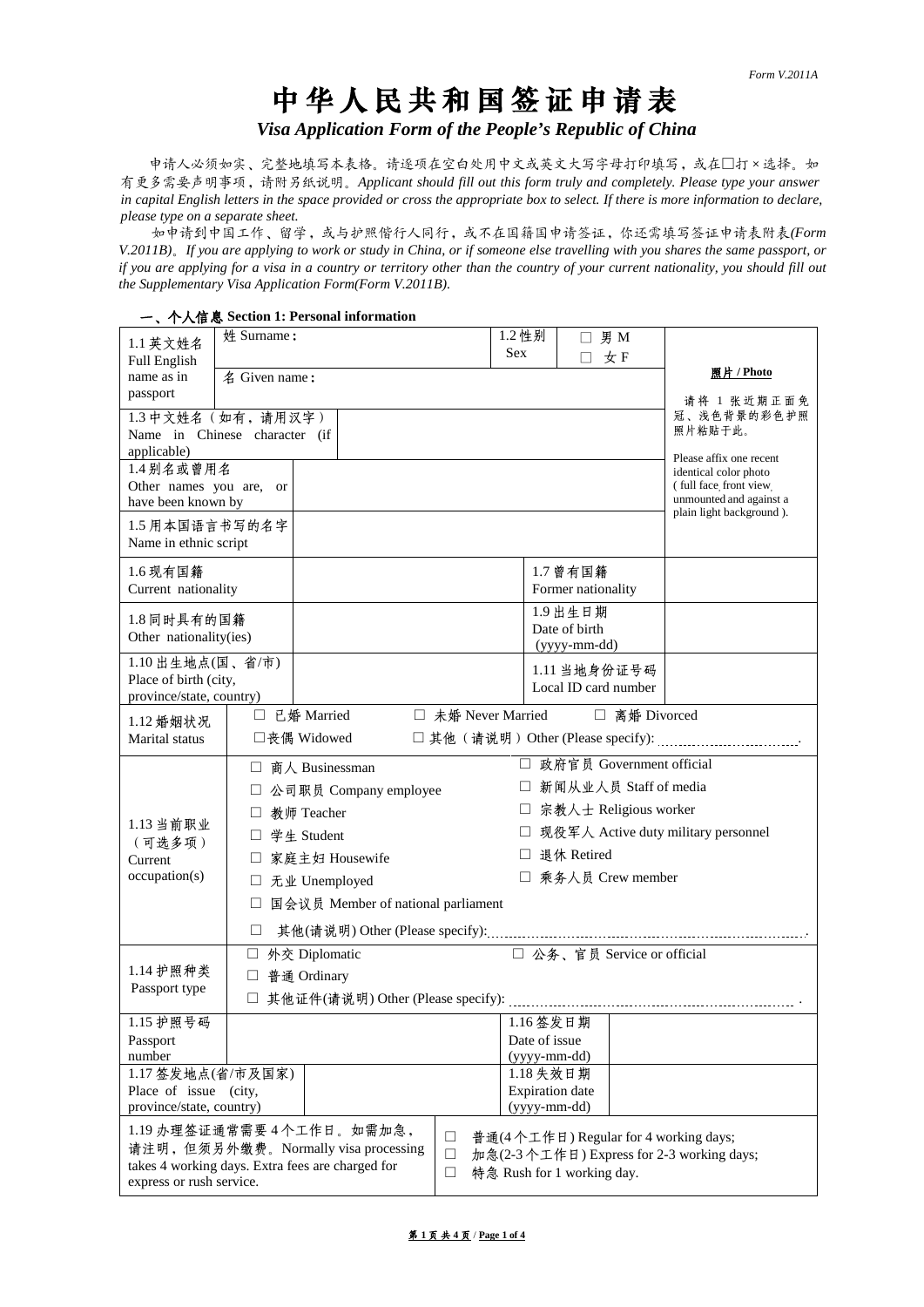|                                                          |                                                                                   | 二、赴华旅行信息 Section 2: Travel information                                                                                                             |                |            |                                                                               |                                                                           |                    |
|----------------------------------------------------------|-----------------------------------------------------------------------------------|----------------------------------------------------------------------------------------------------------------------------------------------------|----------------|------------|-------------------------------------------------------------------------------|---------------------------------------------------------------------------|--------------------|
|                                                          | □ 旅游 Tourism                                                                      |                                                                                                                                                    |                |            | □ 记者常驻 As resident journalist                                                 |                                                                           |                    |
| 2.1 赴中国                                                  |                                                                                   | □ 探亲 Family visit                                                                                                                                  |                |            |                                                                               | □ 记者临时采访 As journalist for temporary news coverage                        |                    |
| 主要事由<br>(可选多                                             |                                                                                   | □ 常驻外交、领事官员 As resident diplomat or consul<br>□ 访友 Visiting friends                                                                                |                |            |                                                                               |                                                                           |                    |
| 项)                                                       |                                                                                   | □ 商务 Business trip<br>商业演出 Commercial performance                                                                                                  |                |            |                                                                               |                                                                           |                    |
| Major                                                    | □ 会议 Meeting                                                                      |                                                                                                                                                    |                |            | □ 执行乘务 As crew member                                                         |                                                                           |                    |
| purpose(s)<br>of your                                    | □ 过境 Transit                                                                      |                                                                                                                                                    |                | □ 留学 Study |                                                                               |                                                                           |                    |
| $visit(s)$ to                                            |                                                                                   | □ 任职就业 Employment                                                                                                                                  |                |            | □ 官方访问 Official visit                                                         |                                                                           |                    |
| China                                                    |                                                                                   |                                                                                                                                                    |                |            |                                                                               |                                                                           |                    |
|                                                          |                                                                                   |                                                                                                                                                    |                |            |                                                                               |                                                                           |                    |
| 2.2 计划入                                                  |                                                                                   | □ 一次入境 (自申请日起3个月内有效) One entry valid for 3 months from application<br>□ 二次入境 (自申请日起 3-6个月内有效) Two entries valid for 3 to 6 months from application |                |            |                                                                               |                                                                           |                    |
| 境次数                                                      |                                                                                   |                                                                                                                                                    |                |            |                                                                               | □ 半年多次入境(自申请日起半年内有效) Multiple entries valid for 6 months from application |                    |
| Intended<br>number of                                    |                                                                                   |                                                                                                                                                    |                |            |                                                                               | □一年多次入境(自申请日起一年内有效) Multiple entries valid for 12 months from application |                    |
| entries                                                  |                                                                                   |                                                                                                                                                    |                |            |                                                                               |                                                                           |                    |
| 2.3 首次行程抵达中国的日期                                          |                                                                                   |                                                                                                                                                    |                |            |                                                                               |                                                                           |                    |
|                                                          |                                                                                   | Date of your first entry (yyyy-mm-dd)                                                                                                              |                |            |                                                                               |                                                                           |                    |
|                                                          |                                                                                   | 2.4 预计行程中单次在华停留的最长天数                                                                                                                               |                |            |                                                                               |                                                                           | Days               |
|                                                          |                                                                                   |                                                                                                                                                    |                |            | Your longest intended stay among all entries of your intended visits in China |                                                                           |                    |
|                                                          |                                                                                   |                                                                                                                                                    |                |            | 详细邮政地址<br>Detailed mailing address                                            |                                                                           | 电话<br>Phone number |
| 2.5 在中国逗留期                                               |                                                                                   |                                                                                                                                                    |                |            |                                                                               |                                                                           |                    |
| 间的住址及电话                                                  |                                                                                   | 1.                                                                                                                                                 |                |            |                                                                               |                                                                           |                    |
| (按时间顺序)                                                  |                                                                                   |                                                                                                                                                    |                |            |                                                                               |                                                                           |                    |
| Residence(s) and<br>phone number(s)                      |                                                                                   | 2.                                                                                                                                                 |                |            |                                                                               |                                                                           |                    |
| during your stay in                                      |                                                                                   |                                                                                                                                                    |                |            |                                                                               |                                                                           |                    |
| China (in a time                                         |                                                                                   | 3.                                                                                                                                                 |                |            |                                                                               |                                                                           |                    |
| sequence)                                                |                                                                                   |                                                                                                                                                    |                |            |                                                                               |                                                                           |                    |
|                                                          | 4.                                                                                |                                                                                                                                                    |                |            |                                                                               |                                                                           |                    |
| 2.6 谁将承担往返中国及在中国的                                        |                                                                                   |                                                                                                                                                    | □ 你本人 Yourself |            |                                                                               |                                                                           |                    |
|                                                          | □ 邀请单位或个人 Inviter<br>费用? Who will pay for your cost of                            |                                                                                                                                                    |                |            |                                                                               |                                                                           |                    |
| in China?                                                | 父母或法定监护人 Parent(s) or legal guardian(s)<br>travelling and living during your stay |                                                                                                                                                    |                |            |                                                                               |                                                                           |                    |
|                                                          |                                                                                   |                                                                                                                                                    |                |            |                                                                               |                                                                           |                    |
| 2.7 在华期间有无医疗保险?如有,请填写保<br>险公司名称及保险账号。Do you have medical |                                                                                   |                                                                                                                                                    |                |            |                                                                               |                                                                           |                    |
|                                                          |                                                                                   | insurance covering your visit in China? If 'Yes',                                                                                                  |                |            |                                                                               |                                                                           |                    |
|                                                          |                                                                                   | please fill out the name of the medical insurance                                                                                                  |                |            |                                                                               |                                                                           |                    |
| company and your account number.                         |                                                                                   |                                                                                                                                                    |                |            |                                                                               |                                                                           |                    |
|                                                          |                                                                                   |                                                                                                                                                    |                |            |                                                                               |                                                                           |                    |
| 2.8 在华邀请、<br>联系的单位名                                      |                                                                                   |                                                                                                                                                    |                |            |                                                                               |                                                                           |                    |
| 称、地址及电话                                                  |                                                                                   |                                                                                                                                                    |                |            |                                                                               |                                                                           |                    |
| Name, address                                            |                                                                                   |                                                                                                                                                    |                |            |                                                                               |                                                                           |                    |
| and phone                                                |                                                                                   |                                                                                                                                                    |                |            |                                                                               |                                                                           |                    |
| number of your<br>inviter or contact                     |                                                                                   |                                                                                                                                                    |                |            |                                                                               |                                                                           |                    |
| unit in China                                            |                                                                                   |                                                                                                                                                    |                |            |                                                                               |                                                                           |                    |
|                                                          |                                                                                   |                                                                                                                                                    |                |            |                                                                               |                                                                           |                    |
|                                                          |                                                                                   |                                                                                                                                                    |                |            |                                                                               |                                                                           |                    |
| 2.9在华亲友、                                                 |                                                                                   |                                                                                                                                                    |                |            |                                                                               |                                                                           |                    |
| 联系人的姓名、                                                  |                                                                                   |                                                                                                                                                    |                |            |                                                                               |                                                                           |                    |
| 地址、电话<br>Name, address.                                  |                                                                                   |                                                                                                                                                    |                |            |                                                                               |                                                                           |                    |
| phone number of                                          |                                                                                   |                                                                                                                                                    |                |            |                                                                               |                                                                           |                    |
| your relative,                                           |                                                                                   |                                                                                                                                                    |                |            |                                                                               |                                                                           |                    |
| friend or contact<br>person in China                     |                                                                                   |                                                                                                                                                    |                |            |                                                                               |                                                                           |                    |
|                                                          |                                                                                   |                                                                                                                                                    |                |            |                                                                               |                                                                           |                    |
|                                                          |                                                                                   |                                                                                                                                                    |                |            |                                                                               |                                                                           |                    |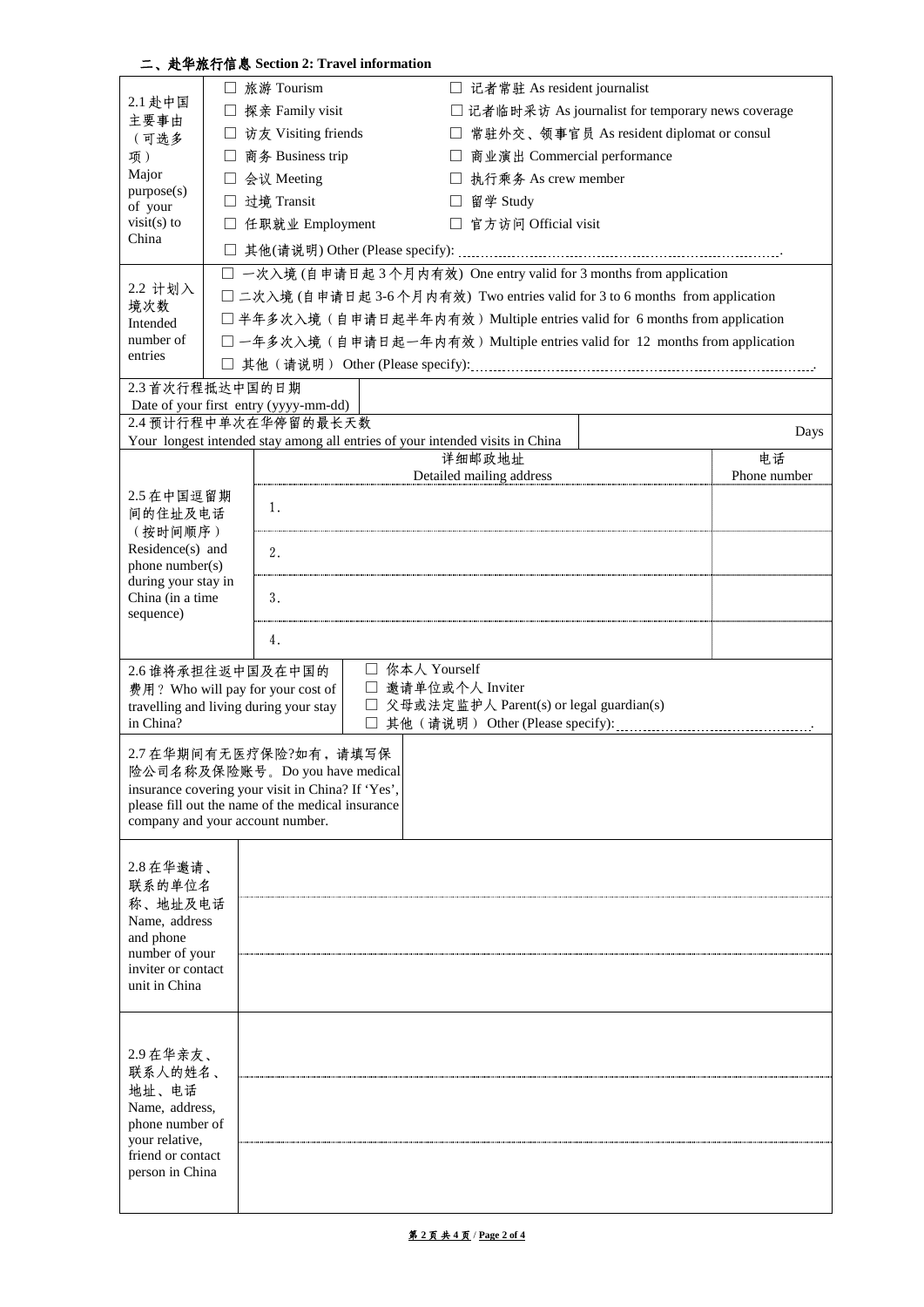| 三、家庭、工作或学习信息 Section 3: Information about your family, work or study |  |  |
|----------------------------------------------------------------------|--|--|
|----------------------------------------------------------------------|--|--|

| 3.1 详细家庭邮政住<br>址<br>Detailed home<br>mailing address     |                         |            |                   |                                              |                                 |                  |  |                    |  |
|----------------------------------------------------------|-------------------------|------------|-------------------|----------------------------------------------|---------------------------------|------------------|--|--------------------|--|
| 3.2 家庭电话<br>Home phone number                            |                         |            |                   |                                              | 3.3 手机号码<br>Mobile phone number |                  |  |                    |  |
| 3.4 电子信箱<br>Email address                                |                         |            |                   |                                              |                                 |                  |  |                    |  |
| 3.5 工作                                                   | 名称<br>Name              |            |                   |                                              |                                 |                  |  |                    |  |
| 单位或学<br>校<br>Current<br>employer                         | 邮政地址<br>Mailing address |            |                   |                                              |                                 |                  |  |                    |  |
| or school                                                | 电话<br>Phone number      |            |                   |                                              |                                 |                  |  |                    |  |
|                                                          |                         | 姓名<br>Name | 国籍<br>Nationality |                                              |                                 | 职业<br>Occupation |  | 关系<br>Relationship |  |
|                                                          |                         |            |                   |                                              |                                 |                  |  |                    |  |
| 3.6 主要<br>家庭成员<br>Major                                  |                         |            |                   |                                              |                                 |                  |  |                    |  |
| family<br>members                                        |                         |            |                   |                                              |                                 |                  |  |                    |  |
|                                                          |                         |            |                   |                                              |                                 |                  |  |                    |  |
|                                                          |                         |            |                   |                                              |                                 |                  |  |                    |  |
| 3.7 紧急情况下的联<br>系人 Contact person<br>in case of emergency |                         |            |                   | 3.8 电话号码<br>Contact person's<br>phone number |                                 |                  |  |                    |  |

# 四、其他情况 **Section 4: Other information**

| 4.1 是否曾经访问过中国?如果是,<br>请说明最近一次情况。Have you ever<br>visited China before? If 'Yes', please<br>specify date, places and purpose of the<br>recent visit.                                                                             |        |         |                                        |
|---------------------------------------------------------------------------------------------------------------------------------------------------------------------------------------------------------------------------------|--------|---------|----------------------------------------|
| 4.2 在过去的12个月里是否访问过其<br>他国家或地区。如果是,请说明。<br>Have you ever visited other countries or<br>territories in the last 12 months? If<br>'yes', please specify date, name of<br>countries or territories and purpose of<br>the visits.    |        |         |                                        |
| 4.3是否曾在中国超过签证或居留许可允许的期限停留?<br>Have you ever overstayed your visa or residence permit in China?                                                                                                                                  |        |         | $\Box$ $\Phi$ No                       |
| 4.4是否曾经被拒绝颁发中国签证,或被拒绝进入中国?<br>Have you ever been refused a visa for China, or been refused entry into China?                                                                                                                    |        |         | $\Box$ $\overline{\varphi}$ No         |
| 4.5 是否在中国或其他国家有违法记录?<br>Do you have any criminal record in China or any other country?                                                                                                                                          |        |         | $\square$ $\overline{\vartriangle}$ No |
| 4.6 是否患有以下任一种疾病 Are you affiliated with any of the following diseases?<br>①严重精神疾病 Serious mental disorder<br>②传染性肺结核病 Infectious pulmonary tuberculosis<br>③可能对公共卫生造成危害的其他传染病 Other infectious disease of public health hazards |        |         | $\Box$ $\Phi$ No                       |
| 4.7 近 30 日内是否前往过流行性疾病传染的国家或地区?<br>Did you visit countries or territories infected by infectious diseases in the last 30 days?                                                                                                   | □是 Yes | 口否 $No$ |                                        |

# 第 **3** 页 共 **4** 页 / **Page 3 of 4**